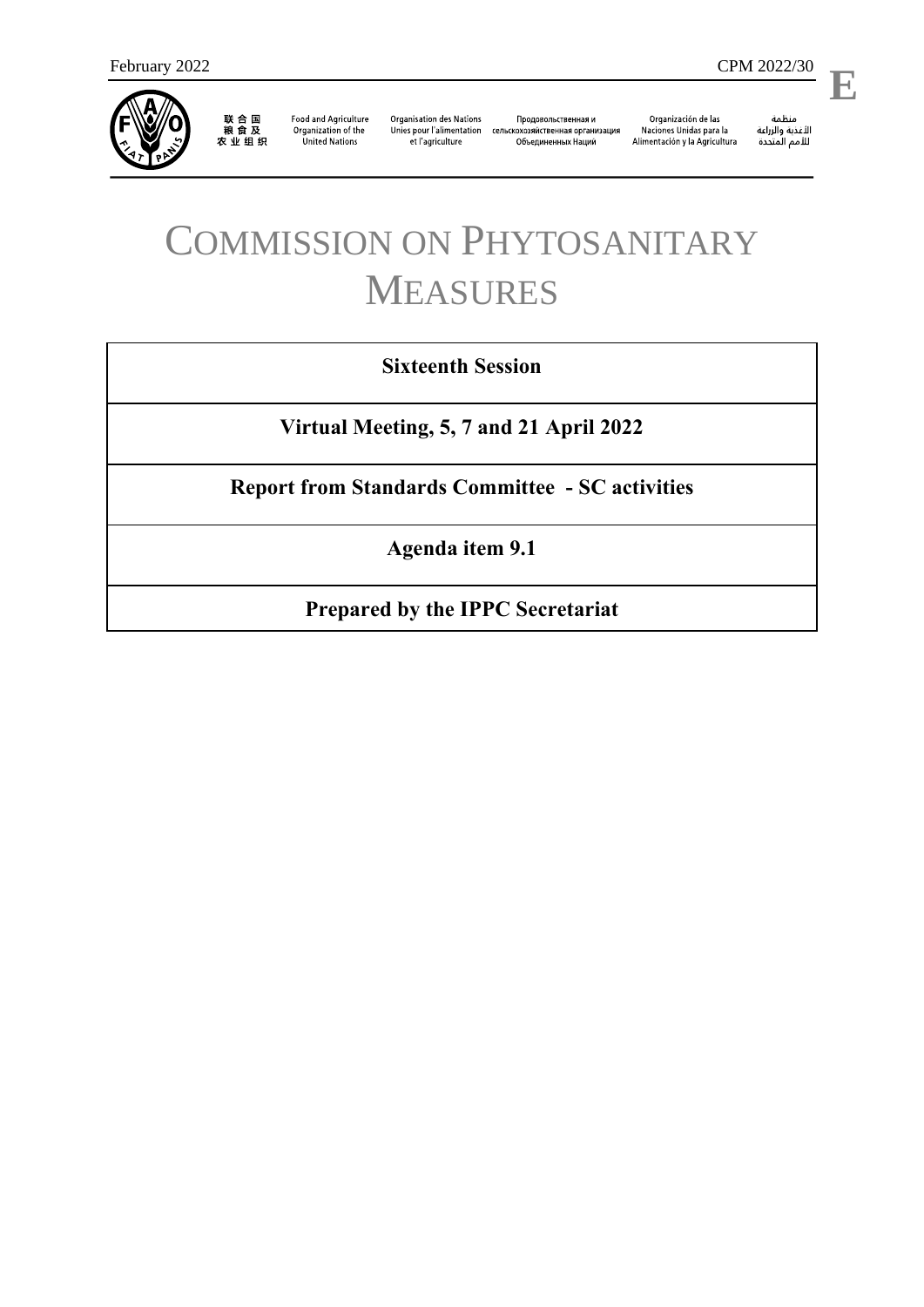## **I. Introduction**

1. This report provides a record of the Standards Committee's (SC) activities in 2021, as well as insight into the SC's future work and, consequently, for the contracting parties. Due to the ongoing COVID-19 pandemic and imposed restrictions on face-to-face meetings, the SC in 2021 held the May and November meetings virtually, as well as the Standards Committee Working Group (SC-7) meeting. Moreover, additional focused meetings were held in April, June, July, September, and November to focus on urgent issues that weren't addressed in May and November 2021 due to the limited time allotted to virtual meetings. As a result, the SC and the Secretariat are planning to streamline the conduct of the 2022 virtual meetings. The detailed SC meetings reports<sup>1</sup> and additional supporting information<sup>2</sup> are available on the International Phytosanitary Portal (IPP).

2. The productive work of the SC in recent years had resulted in the adoption by CPM-15 (2021) of four International Standards for Phytosanitary Measures (ISPMs) and seven phytosanitary treatments (PTs). In addition, the SC also adopted on their behalf one diagnostic protocol (DP) in 2021 and one in January 2022, which await noting by CPM-16 (2022) (see Section II and CPM 2022/24).

3. The SC has also been engaged in various other works, most notable of which are: The review of topic proposals for standards and DPs submitted at the 2021 Call for Topics, the input to the development and governance approach of commodity standards, addressing the concerns around the authorization of entities to perform phytosanitary actions and the consideration given to the reorganization of the standards related to pest risk analysis. Additionally, the SC strives to improve the cooperation between the SC and the Implementation and Capacity Development Committee (IC). Finally, the SC also dedicated time to review how their work relates to the IPPC Strategic Framework 2020–2030.

4. Progress in the SC's work on developing ISPMs depends entirely on the commitment and technical input from experts from all regions of the world. That includes contracting parties, regional plant protection organizations (RPPOs), and international organizations. The commitment of contracting parties to provide experts as members of the SC to the various technical panels and expert drafting groups is essential for the functioning of the SC. It allows the IPPC to fulfill its mission as the standard setting organization in plant health. In addition to the valuable comments received from contracting parties, RPPOs, and international organizations, the SC has also utilized their support with organizing some of the meetings. Hence, the SC would like to recognize the support from the contracting parties in providing SC members and experts to participate in the standard setting process.

5. This report highlights the significant input provided by the SC and expert drafting groups (EDGs) that include technical panels (TPs) and expert working groups (EWGs) members, and the stewards of draft ISPMs. Over 50 of the 100 topics on the *List of topics for IPPC standards<sup>3</sup>* have progressed, and this has required considerable input from all involved, i.e., the SC, technical panels, experts, contracting parties, RPPOs, other organizations, and the IPPC Secretariat (hereafter referred to as "the Secretariat").

6. The collaborative and influential work of the SC and the Secretariat, in particular its Standard Setting Unit (SSU) staff, allows for the continued development of international standards through a meaningful, transparent, and inclusive process and to meet the expectations of the IPPC and its Community.

1

<sup>1</sup> Standards Committee web page:<https://www.ippc.int/en/core-activities/standards-setting/standards-committee/>

<sup>2</sup> Standard Setting web page:<https://www.ippc.int/core-activities/standards-setting>

<sup>&</sup>lt;sup>3</sup> List of topics for IPPC standards[: https://www.ippc.int/en/core-activities/standards-setting/list-topics-ippc-standards/list](https://www.ippc.int/en/core-activities/standards-setting/list-topics-ippc-standards/list)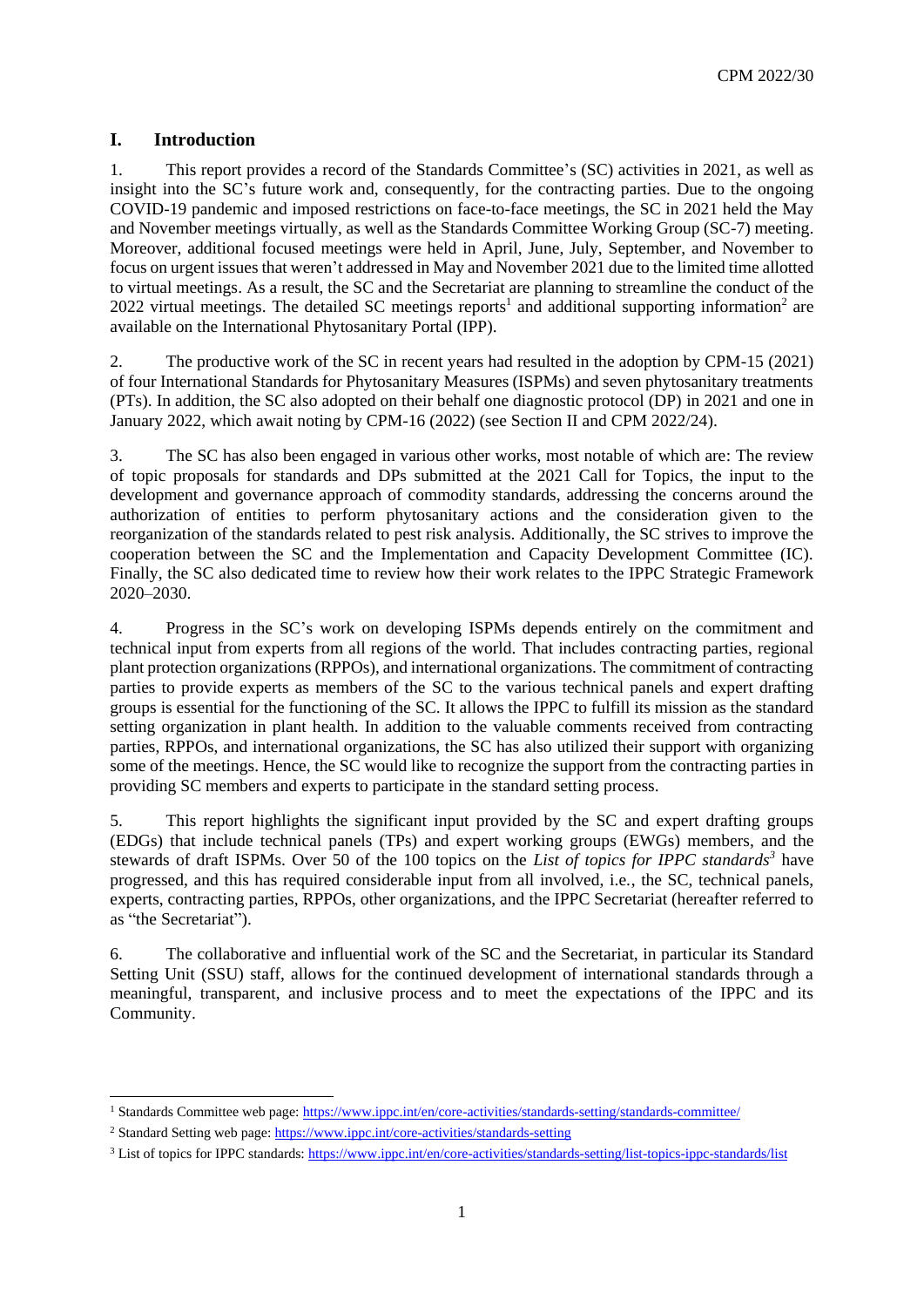# **II. ISPMs adopted by the SC on behalf of CPM**

7. On behalf of the CPM, in August 2021, the SC adopted **DP 30:** *Striga* **spp.**<sup>4</sup> and **DP 31: '***Candidatus* **Liberibacter' spp. on** *Citrus* **spp.<sup>5</sup>** (annexes to ISPM 27).

#### **III. IPPC Consultations**

8. The draft ISPMs, PTs, and DPs, listed in this section have been considered and revised by the SC, the SC-7, the Technical Panel for the Glossary (TPG), the Technical Panel on Diagnostic Protocols (TPDP), and the Technical Panel on Phytosanitary Treatments (TPPT). The drafts went through the following consultations<sup>6</sup>:

#### *2021 First consultation*

#### **Draft ISPMs**

- Revision of ISPM 18 (*Guidelines for the use of irradiation as a phytosanitary measure*) (2014- 007), Priority 1
- 2021 Draft Amendments of ISPM 5 (*Glossary of phytosanitary terms*) (1994-001), Priority 1
- Revision of ISPM 4 (*Requirements for the establishment of pest free areas*) (2009-002), Priority 4
- The Use of Specific Import Authorizations (2008-006), Priority 4

#### **Draft DP**

- *Candidatus Liberibacter* spp. on *Citrus* spp. (2004-010), Priority 2

#### **Draft PT**

- Irradiation treatment for treatment for *Pseudococcus jackbeardsleyi* (2017-027), Priority 3

## *2021 Second consultation*

## **Draft ISPMs**

- Commodity-based standards for phytosanitary measures (2019-008), Priority 1
- Draft 2019 and 2020 amendments to ISPM 5 (Glossary of phytosanitary terms) (1994-001), Priority 1
- Audit in the phytosanitary context (2015-014), Priority 2
- Focused revision of ISPM 12 (Phytosanitary certificates) in relation to re-export (2015-011), Priority 2

## **Draft PTs**

- Irradiation treatment for Tortricidae on fruits (2017-011), Priority 1
- Cold treatment for *Bactrocera zonata* on Citrus *sinensis* (2017-013), Priority 2
- Irradiation treatment for *Sternochetus frigidus* (2017-036), Priority 2
- Irradiation treatment for *Zeugodacus tau* (2017-025), Priority 2
- Vapour heat modified atmosphere treatment for *Cydia pomonella* and *Grapholita molesta* in fruit of *Malus pumila* and *Prunus persica* (2017-037/038), Priority 3

<sup>1</sup> <sup>4</sup> DP 30: Striga spp.:<https://www.ippc.int/en/publications/90164/>

<sup>5</sup> By the time this CPM document has been developed the DP Notification Period was still on going.

<sup>&</sup>lt;sup>6</sup> IPPC Consultations[: https://www.ippc.int/en/standards/consultations/](https://www.ippc.int/en/standards/consultations/)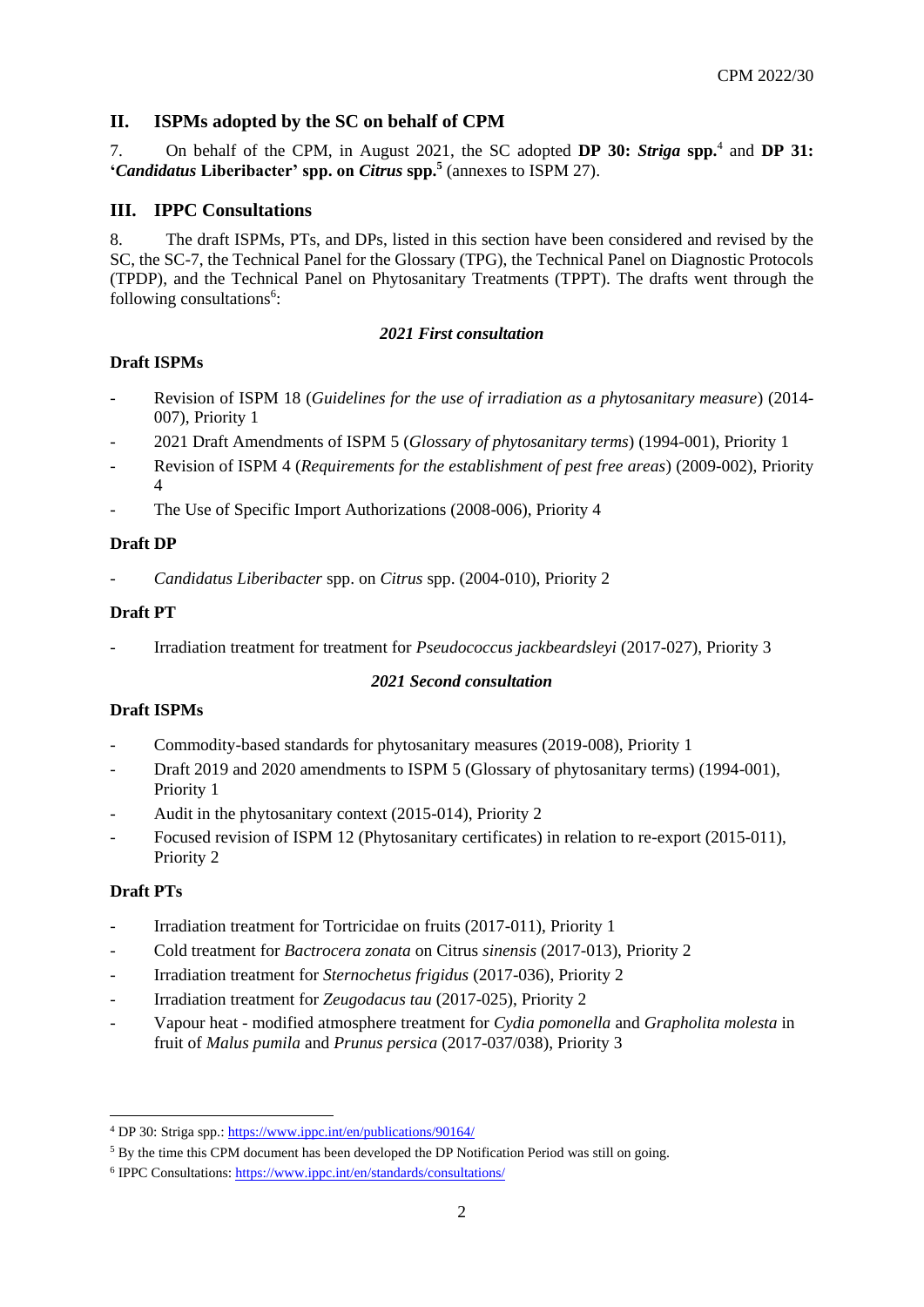# *2021 Consultation on the draft specifications*

Reorganization of pest risk analysis standards (2020-001), Priority 1

# **IV. Recommendation of draft ISPMs to CPM-16 (2022) for adoption**

9. The SC-7, at their 2021 virtual meeting, reviewed the submitted comments during the 2020 1<sup>st</sup> consultation and approved the following draft ISPMs for a  $2<sup>nd</sup>$  consultation in 2021:<sup>7</sup>

- Commodity-based standards for phytosanitary measures (2019-008), Priority 1
- Draft 2019 and 2020 amendments to ISPM 5 (Glossary of phytosanitary terms) (1994-001), Priority 1
- Audit in the phytosanitary context (2015-014), Priority 2
- Focused revision of ISPM 12 (Phytosanitary certificates) in relation to re-export (2015-011), Priority 2

10. Subsequently, at its November 2021 virtual meeting, the SC agreed that these four draft ISPMs be recommended to CPM-16 (2022) for adoption. Additionally, the SC via e-decision in November 2021 agreed that the following five draft PTs be recommended to CPM-16 (2022) for adoption (see CPM 2022/24):

- Irradiation treatment for Tortricidae on fruits (2017-011), Priority 1
- Cold treatment for *Bactrocera zonata* on Citrus *sinensis* (2017-013), Priority 2
- Irradiation treatment for *Sternochetus frigidus* (2017-036), Priority 2
- Irradiation treatment for *Zeugodacus tau* (2017-025), Priority 2
- Vapour heat modified atmosphere treatment for *Cydia pomonella* and *Grapholita molesta* in fruit of *Malus pumila* and *Prunus persica* (2017-037/038), Priority 3

## **V. Contracting parties' support for the standard setting activities**

11. As in the previous years, contracting parties and international organizations continued their support for the activities related to the IPPC standard setting. Special thanks should be directed to Brazil for providing 100% in-kind staff support in 2021-2022 for the SSU of the Secretariat. We appreciate this contribution and look forward to continuing this collaboration in the years to come.

# **VI. Main highlights of the SC's work**

1

# **i. Rationalization of** *List of topics for IPPC standards*

12. At its June 2021 virtual focused meeting, the SC noted that the *List of topics for IPPC standards* (LOT) review had to include those topics that have been on the list a long time and those that have not progressed (e.g., where no experts have been found). The SC had to assess whether topics were still needed, but they recognized that even if the work on some topics cannot be progressed (i.e., priority 4 topics), it is still useful to list them if there is an identified need for the topics. Hence, the SC agreed that a small group of SC members would review the LOT to address this issue.<sup>8</sup> Subsequently, the small group prepared recommendations for the SC at its September 2021 virtual focused meeting. The SC reviewed them, agreed to propose changes to the LOT, and recommended the CPM-16 (2022) that the proposed changes be implemented adopted (see CPM 2022/22).<sup>9</sup>

<sup>7</sup> SC-7 2021 virtual focused meeting report[: https://www.ippc.int/en/publications/90128/](https://www.ippc.int/en/publications/90128/)

<sup>&</sup>lt;sup>8</sup> SC June 2021 virtual focused meeting report:<https://www.ippc.int/en/publications/90092/>

<sup>9</sup> SC September 2021 virtual focused meeting report:<https://www.ippc.int/en/publications/90346/>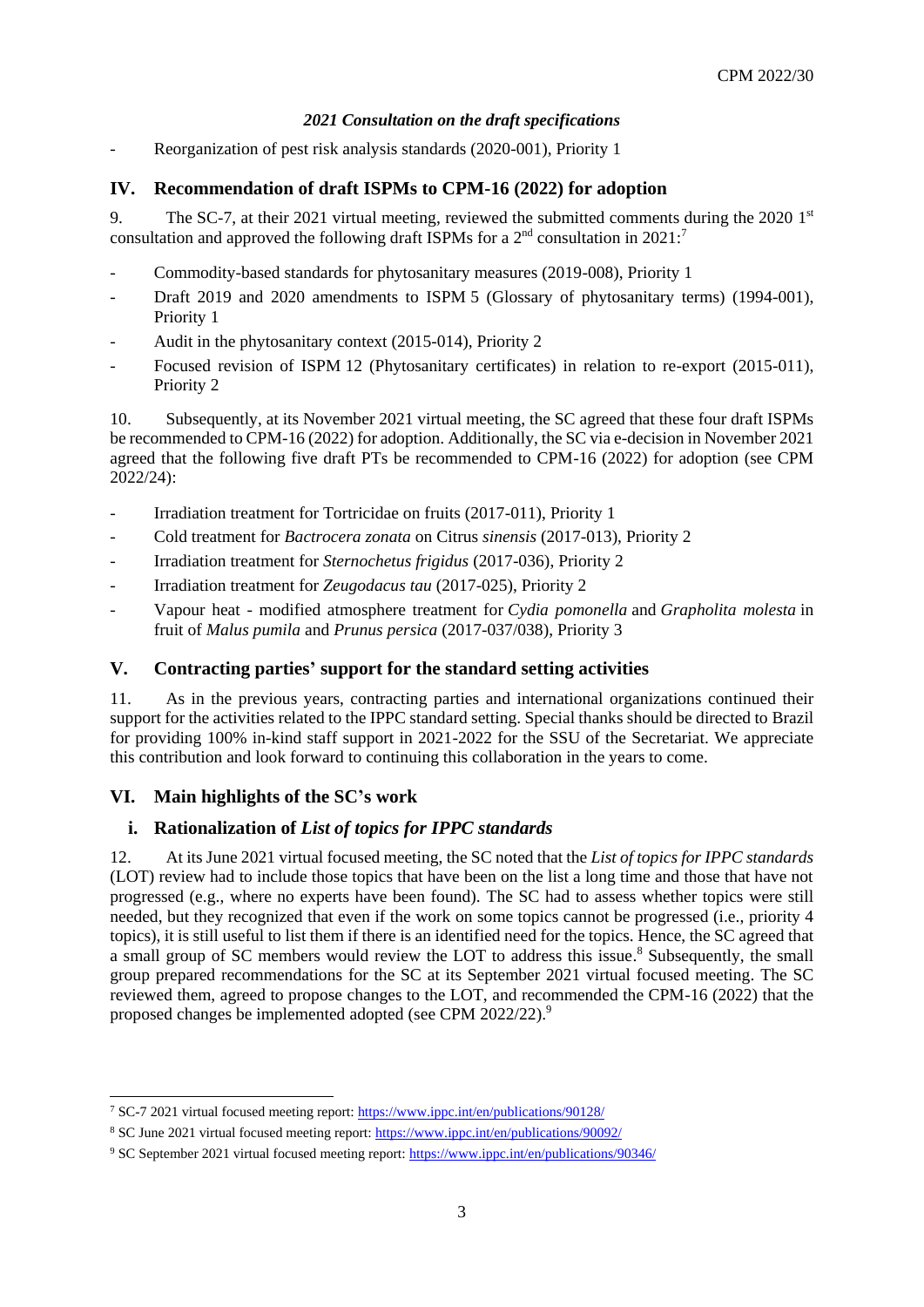#### **ii. Specification 72 – Reorganization and revision of pest risk analysis standards**

13. Since the SC November 2020 virtual meeting, the SC reviewed the draft specification through the IPPC Online Comment System (OCS) and presented at the SC April 2021 virtual focused meeting to discuss and resolve issues raised by the SC members at the OCS review. Subsequently, the SC approved the draft specification on *Reorganization of pest risk analysis standards* (2020-001) for the first consultation and recommended to CPM-16 (2022) that priority 1 be assigned to this topic.<sup>10</sup>

14. During the Review of the LOT by the SC working group, the SC at its September 2021 virtual focused meeting agreed with the recommendation from the working group that the topic Supplement *Guidance on the concept of probability of transfer to a suitable host and establishment as used in a pest risk analysis for quarantine pests* to ISPM 11 (2015-010) should be removed from the LOT and recommended that the EWG for the Reorganization of Pest Risk Analysis Standards (2020-001) should consider addressing the issue as part of the review of ISPM 11.<sup>11</sup>

15. At its November 2021 virtual meeting, the SC reviewed the draft specification submitted for the second consultation in July–August 2021. The Steward had modified it in response to the consultation comments, and the modified version had then been submitted for review by the SC through the OCS. At the meeting, the SC finalized the review of the draft specification, addressed the outstanding issues, and approved Specification 72 (Reorganization and revision of pest risk analysis standards) (2020-001). The call for experts will be issued in 2022.<sup>12</sup>

#### **iii. Advancements on the IPPC Strategic Framework 2020–2030 development agenda items**

16. The SC also contributed to the progress of the IPPC Strategic Framework 2020–2030<sup>13</sup> development agenda items (hereafter referred to as "the DAIs")) (Commodity- and pathway-specific ISPMs; Developing guidance on the use of third-party entities; Diagnostic laboratory networking). At its July 2021 virtual meeting, the SC noted that the SSU staff of the Secretariat does not have enough staff resources to be dedicated to these development agenda items and assigned some SC members to be focal points for these DAIs and agreed that each focal point would lead a small group of other SC members to develop ideas on how to progress the DAIs.<sup>14</sup> The progress report was presented to the SC at its September 2021 virtual meeting, where the SC agreed that the small groups of SC members would, with support from the Secretariat, revise the SC discussion papers on these items for submission to the second meeting of the CPM Focus Group on the Implementation of the Strategic Framework.<sup>15</sup> Despite some staffing challenges due to some reorganization of the IPPC Secretariat, the SSU staff continued to provide support to the SC and the CPM Focus Group.

## **iv. SC's involvement in the 2021 IPPC regional workshops**

17. At its April 2021 virtual meeting, the SC selected the SC members<sup>16</sup> who significantly contributed to the organization and conduct of the 2021 IPPC regional workshops held virtually. In addition to meaningful involvement in the different topics of the workshops in all regions, the SC

-

<sup>&</sup>lt;sup>10</sup> SC April 2021 virtual focused meeting report[: https://www.ippc.int/en/publications/89821/](https://www.ippc.int/en/publications/89821/)

<sup>&</sup>lt;sup>11</sup> SC September 2021 virtual focused meeting report:<https://www.ippc.int/en/publications/90346/>

<sup>12</sup> SC November 2021 virtual meeting report: [https://www.ippc.int/en/publications/90567/;](https://www.ippc.int/en/publications/90567/) Specification 72 - Reorganization and revision of pest risk analysis standards[: https://www.ippc.int/en/publications/90498/](https://www.ippc.int/en/publications/90498/)

<sup>&</sup>lt;sup>13</sup> Strategic Framework for the International Plant Protection Convention (IPPC) 2020–2030: <https://www.fao.org/publications/card/en/c/CB3995EN>

<sup>&</sup>lt;sup>14</sup> SC July 2021 virtual focused meeting report[: https://www.ippc.int/en/publications/90084/](https://www.ippc.int/en/publications/90084/)

<sup>15</sup> SC September 2021 virtual focused meeting report:<https://www.ippc.int/en/publications/90346/>

<sup>&</sup>lt;sup>16</sup> SC April 2021 virtual focused meeting report[: https://www.ippc.int/en/publications/89821/](https://www.ippc.int/en/publications/89821/)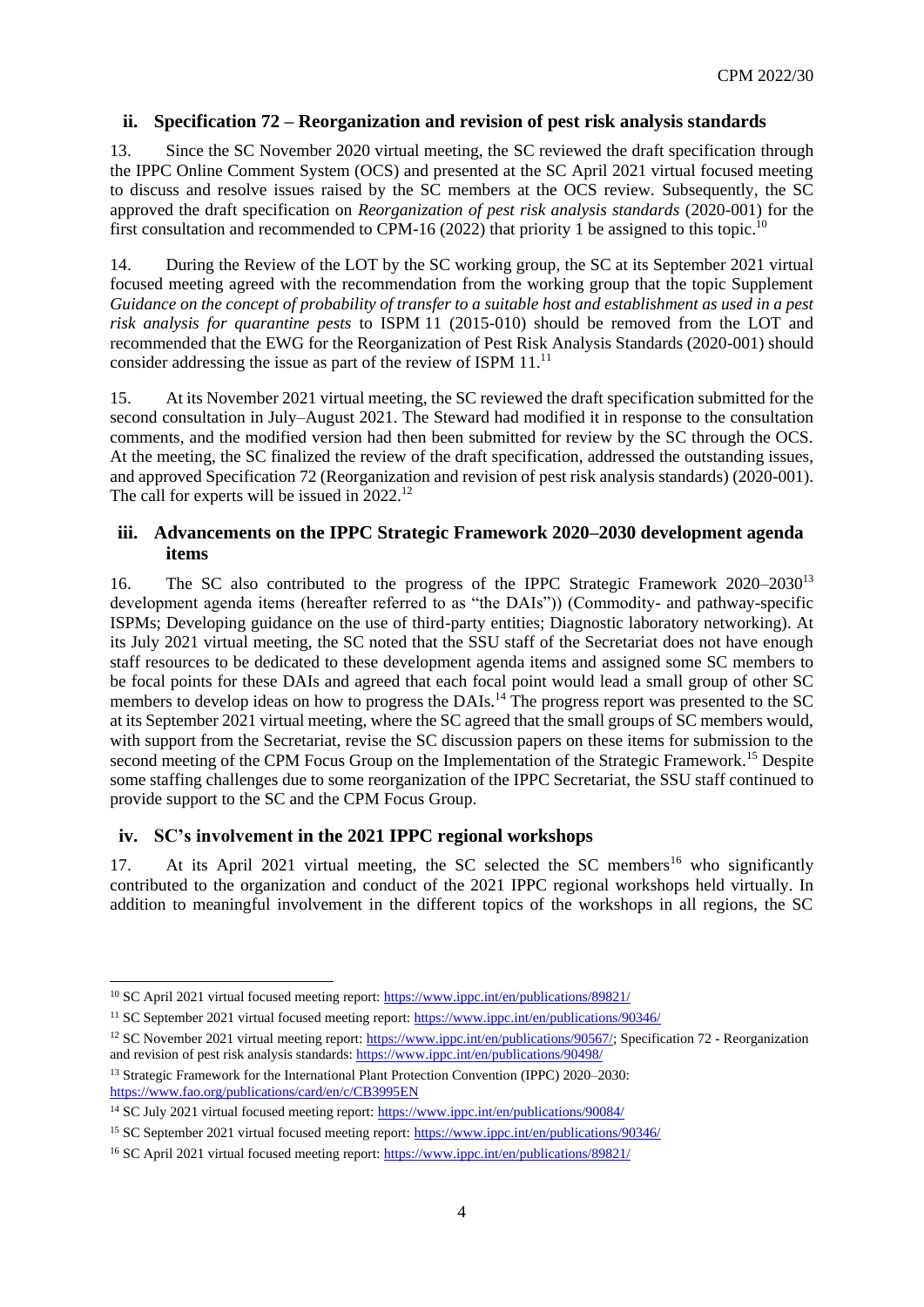delivered updates on its activities, which are annually presented at the regional workshops.<sup>17</sup> The SC would like to thank the Secretariat, the IC, the CPM Bureau, the national plant protection organizations (NPPOs), and RPPOs for the smooth joint running that made the 2021 IPPC regional workshops successful.

# **v. SC members' activities and silent observers at SC meetings**

18. At its April 2021 virtual meeting, the SC discussed the possibility of additional NPPO staff attending SC meetings as "silent observers" to encourage a broader understanding of standard setting processes. The SC agreed to the proposal, making it clear that this should only apply to virtual meetings, and allowed additional representatives from NPPOs to observe SC virtual meetings as "silent observers," having no participation in the meeting.<sup>18</sup> Additionally, the SC requested the Secretariat to present this decision to the CPM Bureau for noting. At its May 2021 meeting, the CPM Bureau noted to allow extra NPPO representatives as "silent observers" in virtual SC meetings.<sup>19</sup>

19. To encourage the extensive involvement of the SC members from all FAO regions into the SC's work, throughout 2021, the Secretariat kept statistics on attendance and participation of the SC members in all SC virtual meetings and e-forums, except for the SC-7 virtual meeting (see Annex 1 of this paper).

# **vi. Enhanced collaboration between the SC and the IC**

20. 2021 also marked a strengthening of the SC-IC interactions. For example, to provide a view from an implementation perspective of the ISPMs at their inception, the SC at its April 2021 virtual focused meeting agreed that the role of IC members on EWGs may be as invited experts or IC representatives. To that end, the SC also agreed to amend the *IPPC procedure manual for standard setting<sup>20</sup>* to reflect these changes and include this in future specifications for the development of ISPMs. Several IC representatives were appointed to participate in the EWGs starting from October 2021.<sup>21</sup> Additionally, the SC requested the Secretariat to present this decision to the CPM Bureau for noting. At its May 2021 meeting, the CPM Bureau noted that the SC agreed to invite IC members to attend EWGs, and thus the *IPPC procedure manual for standard setting*, section 6.1, be adjusted accordingly.<sup>22</sup>

21. Another activity that should be noted is the collaborative SC-IC work on the Framework for standards and implementation annually updated jointly by the SC and the IC. At its April 2021 virtual meeting, the SC selected the SC champion for the Framework, and at its July 2021 virtual meeting, the SC updated it.<sup>23</sup> At its 2021 virtual meeting, the SPG recommended the Framework for endorsement by CPM-16 (2022) and asked the Secretariat to prepare a paper for CPM-16 (2022) on an alternative way of presenting the content of the Framework to streamline the process for compiling and maintaining the list that would improve its usability and reduce costs (see CPM  $2022/09$ ).<sup>24</sup>

22. The SC is also actively involved in the activities of the IC groups and subgroups and contributes to the development of guides and training materials under the IC remit. At its July 2021 virtual meeting, the SC noted updates provided by the SC representatives to the IC and its groups, subgroups, and teams (i.e., Implementation Review and Support System (IRSS) subgroup, the Sea Containers Task Force

<sup>1</sup> <sup>17</sup> 2021 IPPC regional workshops: [https://www.ippc.int/en/core-activities/capacity-development/regional-ippc](https://www.ippc.int/en/core-activities/capacity-development/regional-ippc-workshops/2021-ippc-regional-workshop/)[workshops/2021-ippc-regional-workshop/](https://www.ippc.int/en/core-activities/capacity-development/regional-ippc-workshops/2021-ippc-regional-workshop/)

<sup>18</sup> SC April 2021 virtual focused meeting report[: https://www.ippc.int/en/publications/89821/](https://www.ippc.int/en/publications/89821/)

<sup>19</sup> 2021-05 CPM Bureau Report:<https://www.ippc.int/en/publications/89901/>

<sup>20</sup> 2021-05 CPM Bureau Report:<https://www.ippc.int/en/publications/89901/>

<sup>&</sup>lt;sup>21</sup> The updates will be reflected in the procedure after CPM-16 (2022)[: https://www.ippc.int/en/core-activities/ippc-standard](https://www.ippc.int/en/core-activities/ippc-standard-setting-procedure-manual/)[setting-procedure-manual/](https://www.ippc.int/en/core-activities/ippc-standard-setting-procedure-manual/)

<sup>&</sup>lt;sup>22</sup> 2021-05 CPM Bureau Report:<https://www.ippc.int/en/publications/89901/>

<sup>&</sup>lt;sup>23</sup> SC April 2021 virtual focused meeting report[: https://www.ippc.int/en/publications/89821/;](https://www.ippc.int/en/publications/89821/) SC July 2021 virtual focused meeting report[: https://www.ippc.int/en/publications/90084/](https://www.ippc.int/en/publications/90084/)

<sup>&</sup>lt;sup>24</sup> Strategic Planning Group web page:<https://www.ippc.int/en/core-activities/governance/strategic-planning-group/>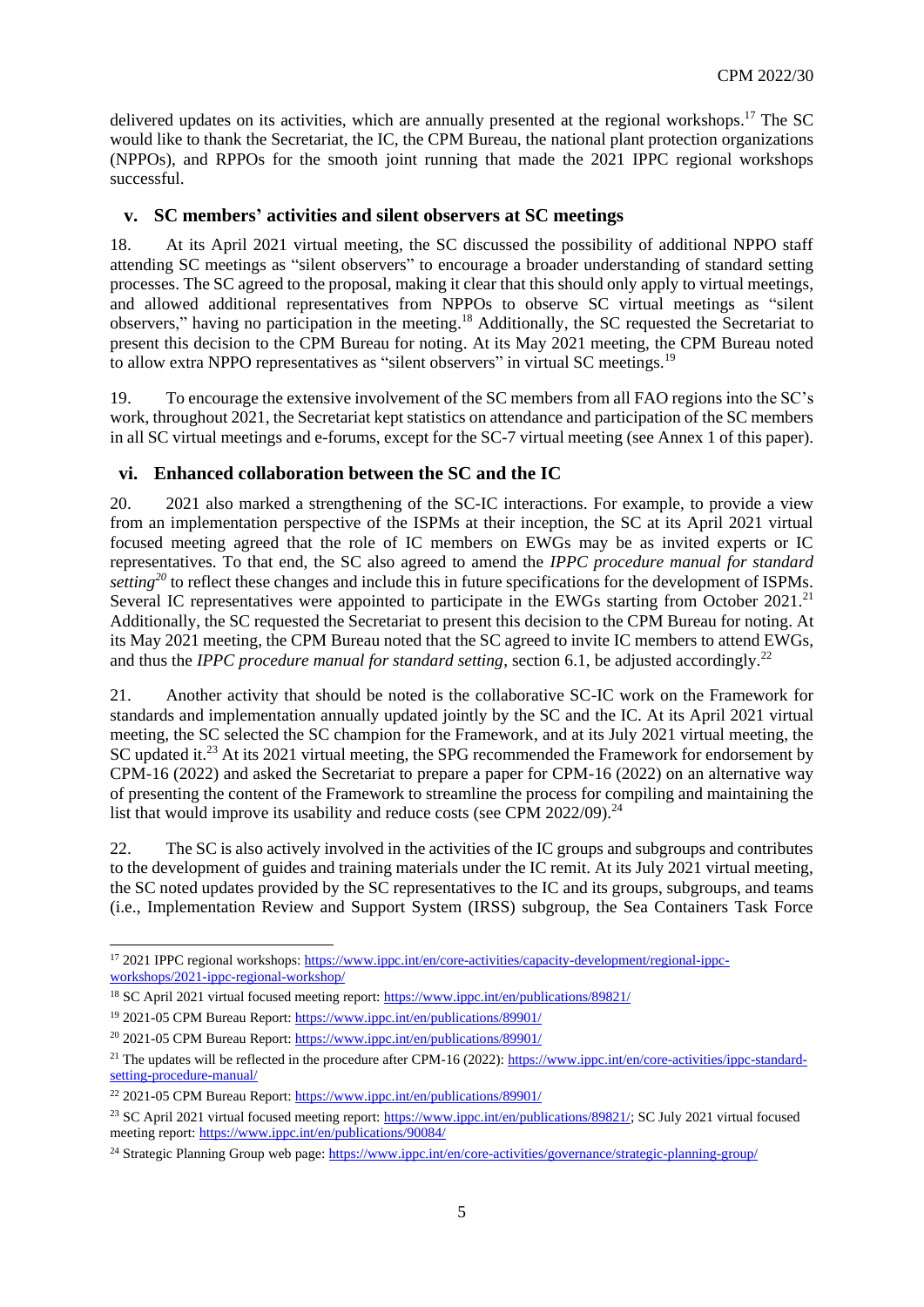(SCTF), the Team on Contributed Resources, the Team on Guides and Training Materials, the Team on National Reporting Obligations, the Team on the Phytosanitary Capacity Evaluation (PCE) Tool, and the Team on Fusarium Wilt TR4 (*Fusarium oxysprum* f. sp. *cubense* Tropical Race 4)) that may impact the SC's work.<sup>25</sup>

#### **vii. The SC's involvement in the 2021 Call for Topics: Standards and Implementation**

23. The year 2021 also witnessed the opening of the 2021 Call for Topics: Standards and Implementation<sup>26</sup> – the process that involves the joint coordinated activities of the Secretariat, the SC, the IC, and the Task Force on Topics (TFT), which comprises one CPM Bureau, three SC, and three IC representatives<sup>27</sup>. Thanks to the active, fruitful, and organized activities of the aforementioned stakeholders, a webinar was organized that brought together the CPM Bureau, the SC, the IC representatives, and the Secretariat to assist contracting parties and RPPOs in submitting their topic proposals for the 2021 Call for Topics through the automatic online submission forms.<sup>28</sup> The smooth collaborative running made the 2021 Call for Topics successful, and the TFT, at its December 2021 virtual meeting, prepared their recommendations for the 2021 Call for Topics submissions and presented them to CPM-16  $(2022)^{29}$  (see CPM 2022/27).

24. At its November 2021 virtual focused meeting, the SC reviewed the TFT recommendations to the SC for seven proposed standards and seven DPs for the 2021 Call for Topics. Following the call for topics process, the SC reviewed and agreed with the TFT recommendations on four proposed standards, including the first commodity-based standard for phytosanitary measures on the international movement of mango (*Mangifera indica*) fruit, and also provided recommendations to two other proposed standards. However, the SC had extensive discussions on the proposed standard for the Safe provision of food and other humanitarian aid, submitted by the Pacific Plant Protection Organization (PPPO), since the TFT had not recommended it. To move forward with this topic, the SC created a small group consisting of six representatives which together with the IC representatives, drafted a proposal that presents ideas on how to proceed with this proposed topic and Terms of Reference for a CPM focus group. The SC also reviewed and agreed to add six DPs to the LOT.<sup>30</sup>

25. The SC-IC joint e-forum was open to reviewing the proposal for a CPM focus group on the Safe provision of food and other humanitarian aid, which consequently was presented to CPM-16 (2022) (see CPM 2022/23).

#### **viii. The SC electronic decision-making process**

1

26. To expedite the development of draft ISPMs, specifications, DPs, and PTs and address other outstanding issues, the SC uses solutions through electronic means (forums and polls).<sup>31</sup>

27. In 2021 the SC conducted the following 27 SC e-forums and 1 SC-IC joint e-forum:

| <b>E-decision number</b> | <b>SC</b> decision                                                              |
|--------------------------|---------------------------------------------------------------------------------|
| 2021 eSC May 01          | Draft PT for adoption: Irradiation treatment for Bactrocera dorsalis (2017-015) |
| 2021 eSC May 02          | Draft PT for adoption: Irradiation treatment for Carposina sasakii (2017-026)   |

<sup>25</sup> SC July 2021 virtual focused meeting report[: https://www.ippc.int/en/publications/90084/](https://www.ippc.int/en/publications/90084/)

<sup>&</sup>lt;sup>26</sup> Call for Topics: Standards and Implementation web page[: https://www.ippc.int/en/core-activities/standards-and](https://www.ippc.int/en/core-activities/standards-and-implementation/call-for-topics-standards-and-implementation/)[implementation/call-for-topics-standards-and-implementation/](https://www.ippc.int/en/core-activities/standards-and-implementation/call-for-topics-standards-and-implementation/)

<sup>&</sup>lt;sup>27</sup> Task Force on Topics web page[: https://www.ippc.int/en/core-activities/standards-and-implementation/call-for-topics](https://www.ippc.int/en/core-activities/standards-and-implementation/call-for-topics-standards-and-implementation/task-force-on-topics/)[standards-and-implementation/task-force-on-topics/](https://www.ippc.int/en/core-activities/standards-and-implementation/call-for-topics-standards-and-implementation/task-force-on-topics/)

<sup>&</sup>lt;sup>28</sup> Webinar on 2021 IPPC Call for Topics (June 2021)[: https://www.ippc.int/en/work-area/sc-ic/ippc-webinar-on-call-for](https://www.ippc.int/en/work-area/sc-ic/ippc-webinar-on-call-for-topics/)[topics/](https://www.ippc.int/en/work-area/sc-ic/ippc-webinar-on-call-for-topics/)

<sup>&</sup>lt;sup>29</sup> TFT December 2021 virtual meeting report:<https://www.ippc.int/en/publications/90554/>

<sup>30</sup> SC November 2021 virtual focused meeting report:<https://www.ippc.int/en/publications/90440/>

<sup>31</sup> SC June 2021 virtual focused meeting report: [https://www.ippc.int/en/publications/90092/;](https://www.ippc.int/en/publications/90092/) SC November 2021 virtual meeting report[: https://www.ippc.int/en/publications/90567/](https://www.ippc.int/en/publications/90567/)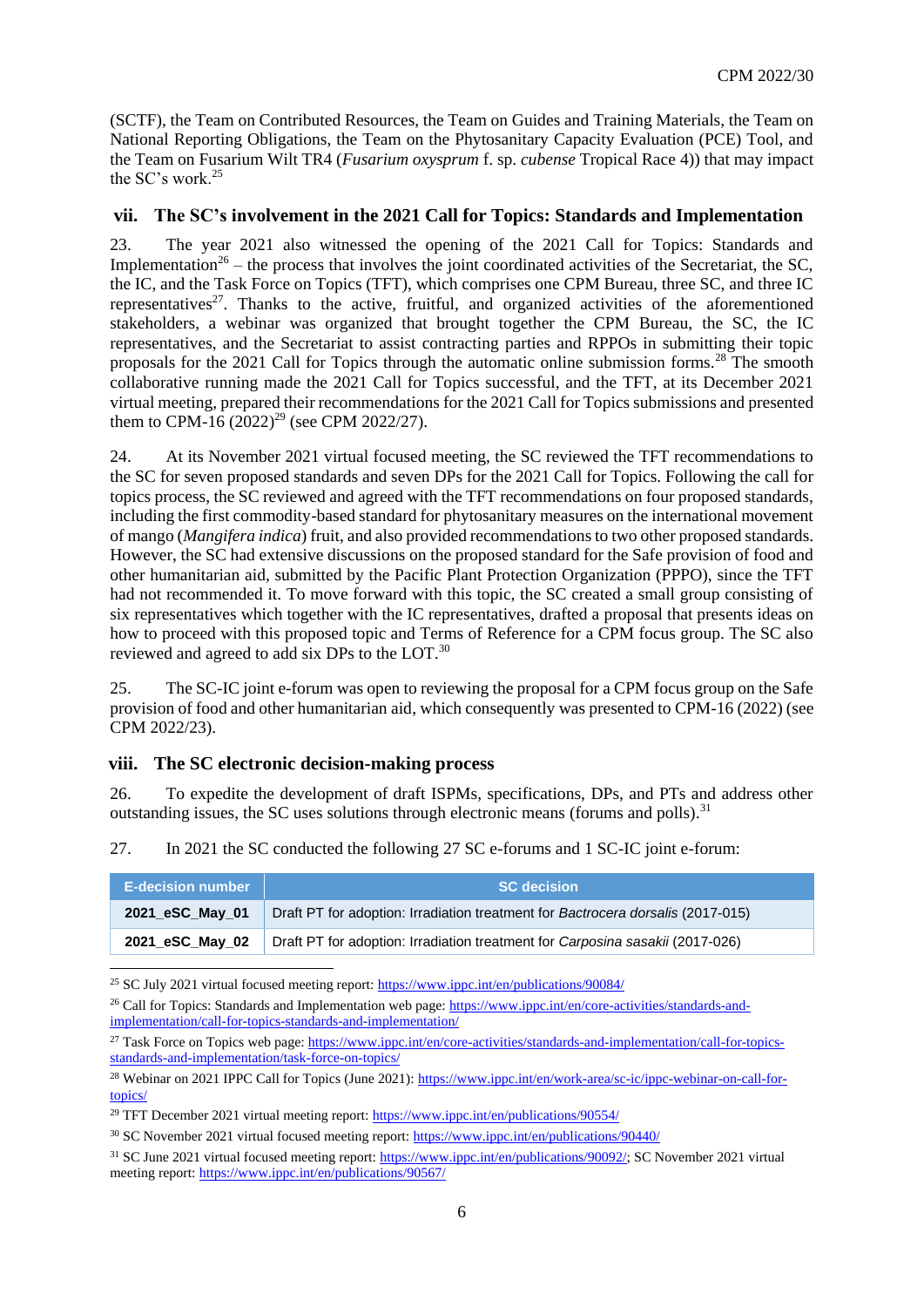| <b>E-decision number</b> | <b>SC decision</b>                                                                                                                                                                                                                           |
|--------------------------|----------------------------------------------------------------------------------------------------------------------------------------------------------------------------------------------------------------------------------------------|
| 2021_eSC_May_03          | Draft PT for adoption: Irradiation treatment for the genus Anastrepha (2017-031)                                                                                                                                                             |
| 2021_eSC_May_04          | Draft PT for adoption: Cold treatment for Ceratitis capitata on Prunus avium, Prunus<br>salicina and Prunus persica (2017-022A)                                                                                                              |
| 2021_eSC_May_05          | Draft PT for adoption: Cold treatment for Bactrocera tryoni on Prunus avium, Prunus<br>salicina and Prunus persica (2017-022B)                                                                                                               |
| 2021_eSC_May_06          | Approval of Draft PT for consultation: Cold treatment for Ceratitis capitata on Vitis<br>vinifera (2017-023A)                                                                                                                                |
| 2021_eSC_May_07          | Approval of Draft PT for consultation: Cold treatment for Bactrocera tryoni on Vitis<br>vinifera (2017-023B)                                                                                                                                 |
| 2021_eSC_May_08          | Selection of SC representatives on the subgroups of the Implementation and Capacity<br>Development Committee                                                                                                                                 |
| 2021_eSC_May_09          | Selection of experts for the Russian language for the Technical Panel for the Glossary                                                                                                                                                       |
| 2021_eSC_May_10          | Recommendations for the revision of adopted diagnostic protocols                                                                                                                                                                             |
| 2021_eSC_May_11          | Approval for consultation: Draft annex to ISPM 28: Vapour heat-modified atmosphere<br>treatment for Cydia pomonella and Grapholita molesta on Malus pumila and Prunus<br>persica (2017-037 and 2017-038)                                     |
| 2021_eSC_May_12          | Approval of Draft PT for consultation: Irradiation treatment for Pseudococcus<br>jackbeardsleyi (2017-027)                                                                                                                                   |
| 2021_eSC_May_13          | Approval of Draft PT for consultation: Irradiation treatment for Zeugodacus tau (2017-<br>025)                                                                                                                                               |
| 2021_eSC_May_14          | Approval for consultation: Draft annex to ISPM 28: Irradiation treatment for Tortricidae<br>on fruits (2017-011)                                                                                                                             |
| 2021_eSC_May_15          | Approval for consultation: Draft annex to ISPM 28 on Cold treatment for Bactrocera<br>zonata on Citrus sinensis (2017-013)                                                                                                                   |
| 2021_eSC_May_16          | Irradiation treatment for Sternochetus frigidus on Mangifera indica (2017-036)                                                                                                                                                               |
| 2021_eSC_May_17          | Recommendations for the definition of scope for DP Genus Ceratitis (2016-001)                                                                                                                                                                |
| 2021_eSC_May_18          | Draft DP for adoption: Striga spp. (2008-009)                                                                                                                                                                                                |
| 2021_eSC_May_19          | Approval of draft DP for consultation: Candidatus Liberibacter spp. on Citrus spp.<br>$(2004 - 010)$                                                                                                                                         |
| 2021_eSC_May_20          | Selection of experts for the EWG on the Annex (Criteria for determining host status of<br>fruit to fruit flies based on available information (2018-011)) to ISPM 37<br>(Determination of host status of fruit to fruit flies (Tephritidae)) |
| 2021_eSC_Nov_01          | Selection of experts for the EWG on the Annex Design and use of systems<br>approaches for phytosanitary certification of seeds (2018-009) to ISPM 38<br>(International movement of seeds)                                                    |
| 2021_eSCIC_Dec_01        | Review of the proposal for a CPM focus group on the Safe provision of food and other<br>humanitarian aid                                                                                                                                     |
| 2022_eSC_May_01          | Approval for adoption: Draft annex to ISPM 28: Irradiation treatment for Tortricidae on<br>fruits (2017-011)                                                                                                                                 |
| 2022_eSC_May_02          | Approval for adoption: Draft annex to ISPM 28 on Cold treatment for Bactrocera<br>zonata on Citrus sinensis (2017-013)                                                                                                                       |
| 2022_eSC_May_03          | Approval for adoption: Draft annex to ISPM 28: Irradiation treatment for Zeugodacus<br>tau (2017-025)                                                                                                                                        |
| 2022_eSC_May_04          | Approval for adoption: Draft annex to ISPM 28: Irradiation treatment for Sternochetus<br>frigidus (2017-036)                                                                                                                                 |
| 2022_eSC_May_05          | Approval for adoption: Draft annex to ISPM 28: VH-MA treatment for Cydia pomonella<br>and Grapholita molesta on Malus pumila and Prunus persica (2017-037 and 2017-<br>(038)                                                                 |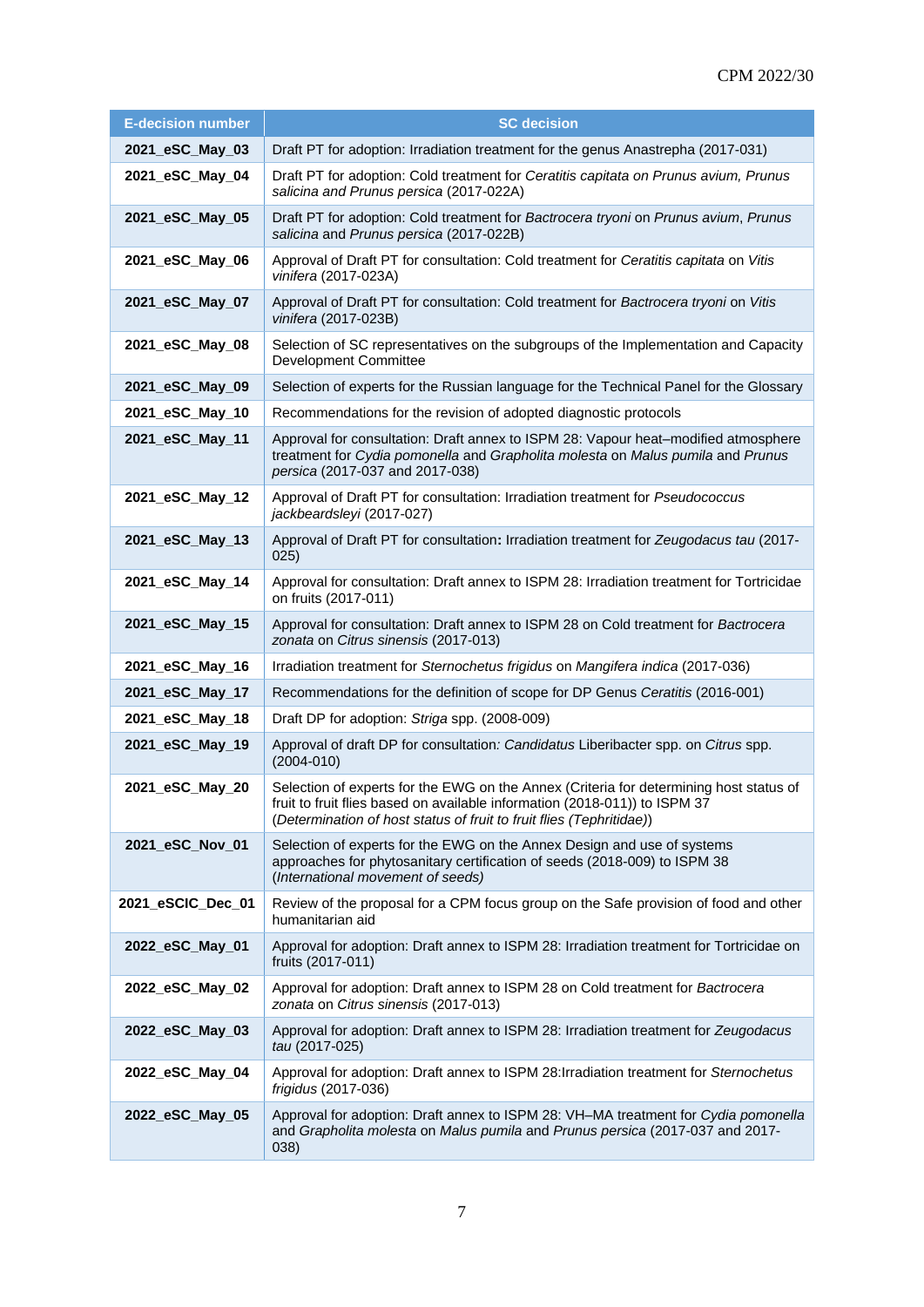| <b>E-decision number</b> I | <b>SC</b> decision                                                                                  |
|----------------------------|-----------------------------------------------------------------------------------------------------|
|                            | 2022 eSC_May_06 For adoption: draft DP for 'Candidatus Liberibacter' spp. on Citrus spp. (2004-010) |

## **ix. Online activities of the expert drafting groups**

28. The SC oversees the work of the EWGs. A summary of their work is presented below.

#### *Technical Panel for Diagnostic Protocols (TPDP)*

29. The IPPC's  $T$ PDP<sup>32</sup> is a group of international experts nominated by the SC to develop international DPs to support the harmonization of pest detection and identification procedures worldwide. This contributes to greater transparency in the diagnostics for regulated pests and assists in the resolution of disputes between trading partners. As outlined by the CPM Recommendation 7, accurate and rapid pest diagnosis underpins phytosanitary certification, import inspections, and the application of appropriate phytosanitary treatments. The TPDP is comprised of ten members $^{33}$  and has a work programme with six disciplines or topics, and as of January 2021, 19 draft DPs were under various stages of development, noting that the majority of them are in the initial stages of development in the standard setting process. The TPDP works following the ISPM 27 (*Diagnostic protocols for regulated pests*). Although the TPDP has been unable to meet since 2019, the work programme is delivered via virtual meetings, 5 of which took place in 2021. Moreover, the panel also undertook several e-decisions for review and approval of draft DPs and other documents submitted to the SC.

#### *Technical Panel for Phytosanitary Treatments (TPPT)*

30. The TPPT is composed of seven members<sup>34</sup>. The TPPT members are committed and engaged in developing quality ISPMs and PTs that meet the requirements outlined in ISPM 28 (*Phytosanitary treatments for regulated pests*). The TPPT work programme comprises 16 draft PTs and two draft ISPMs (on requirements for the following types of treatments: chemical and irradiation). Although the TPPT has been unable to meet since 2019, the work programme is delivered via virtual meetings, 6 of which took place in 2021. Contracting parties and RPPOs may submit PTs to be adopted as annexes to ISPM 28 or posted as contributed resources. The call remains open, so treatments can be submitted at any time. Since the call opened in 2017, 35 submissions<sup>35</sup> have been received. The TPPT have also observed that, for many of the draft PTs, no comments causing significant change are submitted during the  $2<sup>nd</sup>$ consultation period. The SC discussed this issue at the SC June and September 2021 virtual focused meetings and agreed to the recommendations for CPM-16 (2022) to facilitate the development of PTs (see CPM 2022/21).

#### *Technical Panel for the Glossary (TPG)*

-

31. In addition to continuous updating and improvement of ISPM 5 (*Glossary of phytosanitary terms*), the TPG<sup>36</sup> also contributes to the SC and EDGs activities, which show its importance and value in the standard setting process. The TPG's overview of its activities is annually submitted for the SC's review.<sup>37</sup> Currently, the TPG is composed of seven experts<sup>38</sup> with knowledge of phytosanitary systems, representing all FAO official languages. There are presently 20 terms on the TPG work programme. The last TPG meeting took place virtually on 8-16 December 2021. To ensure the smooth continuity of the

<sup>&</sup>lt;sup>32</sup> TPDP webpage: [https://www.ippc.int/en/core-activities/standards-setting/expert-drafting-groups/technical](https://www.ippc.int/en/core-activities/standards-setting/expert-drafting-groups/technical-panels/technical-panel-diagnostic-protocols/)[panels/technical-panel-diagnostic-protocols/](https://www.ippc.int/en/core-activities/standards-setting/expert-drafting-groups/technical-panels/technical-panel-diagnostic-protocols/)

<sup>&</sup>lt;sup>33</sup> TPDP membership list:<https://www.ippc.int/en/publications/81560/>

<sup>34</sup> TPPT membership list:<https://www.ippc.int/en/publications/81655/>

<sup>&</sup>lt;sup>35</sup> Call for treatments and all submissions:<https://www.ippc.int/en/core-activities/standards-setting/calls-treatments/>

<sup>&</sup>lt;sup>36</sup> TPG web page[: https://www.ippc.int/en/core-activities/standards-setting/expert-drafting-groups/technical-panels/technical](https://www.ippc.int/en/core-activities/standards-setting/expert-drafting-groups/technical-panels/technical-panel-glossary-phytosanitary-terms-ispm-5/)[panel-glossary-phytosanitary-terms-ispm-5/](https://www.ippc.int/en/core-activities/standards-setting/expert-drafting-groups/technical-panels/technical-panel-glossary-phytosanitary-terms-ispm-5/)

<sup>&</sup>lt;sup>37</sup> The last overview of the TPG activities is provided in the SC June 2021 virtual focused meeting report: <https://www.ippc.int/en/publications/90092/>

<sup>38</sup> TPG membership (2021-11-26):<https://www.ippc.int/en/publications/8069/>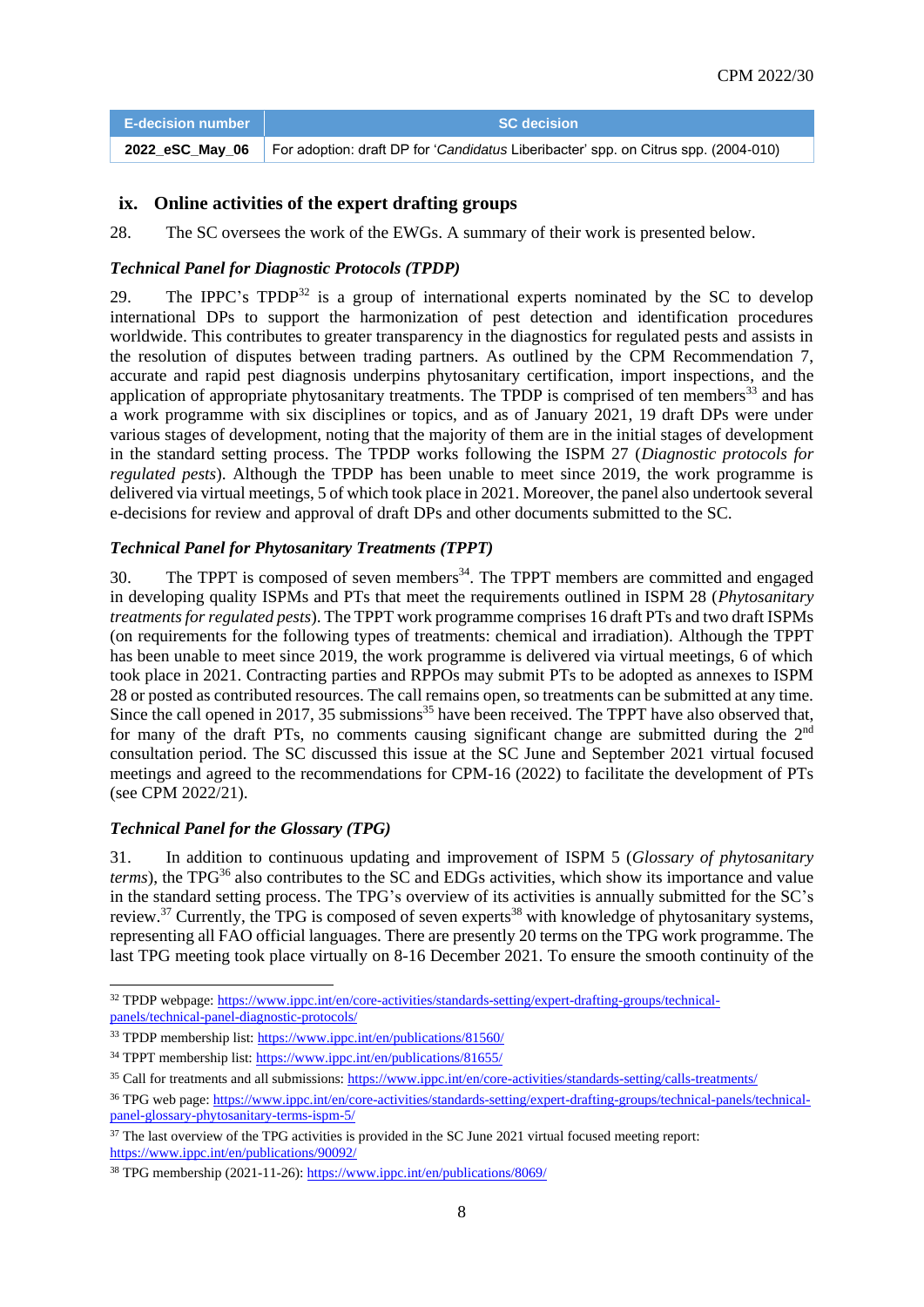IPPC standard setting process and avoid significant delays in standards development, the TPG addressed in advance the TPG-related comments on draft ISPMs submitted for the 1<sup>st</sup> consultation via the OCS. Subsequently, the TPG finalized the responses at the meeting and reviewed the remainder of their work programme. The TPG discussed the terms "phytosanitary action" (2020-006) and "phytosanitary procedure" (2020-007), which will be compiled into new 2022 draft Amendments to the Glossary and presented to the SC in May 2022. Finally, the TPG also worked on the proposals for amendments to "General recommendations on use of terms in ISPMs" and introductory wording in the IPPC Style Guide (2019) and reviewed its work plan.

#### *EWG on the development of the draft Revision of ISPM 4*

32. Although this EWG started its work in 2020, it was finalized in January 2021.<sup>39</sup> Since the adoption of ISPM 4 (*Requirements for the establishment of pest free areas*) almost two decades ago, a series of reasons triggered the need to revise the standard and include the ISPM 4 revision in the SC work programme. First, new information has become available; secondly, the CPM has subsequently adopted new standards dealing with various aspects of pest free areas, such as ISPM 26 (*Establishment of pest free areas for fruit flies (Tephritidae)*) and ISPM 29 (*Recognition of pest free areas and areas of low pest prevalence*); finally, the Secretariat has recently published a comprehensive guide on Establishing and Maintaining Pest Free Areas.

#### *EWG on the use of Specific Import Authorizations (2008-006)*

33. The EWG on the Use of Specific Import Authorizations (SIAs) met virtually in February 2021 with the main task to elaborate an annex to ISPM 20 (*Guidelines for a phytosanitary import regulatory*  system).<sup>40</sup> The annex to the standard would apply to NPPOs that use SIAs to specify their phytosanitary import requirements and should create a harmonized framework for the use of SIAs by specifying situations when they may be used. The EWG agreed on the content and concepts to be covered while drafting the draft annex. At the same time, several main issues have been raised at the EWG meeting that had subsequently been presented to the SC's attention in May 2021, in particular: (1) role of SIAs in the phytosanitary regulatory framework of contracting parties; (2) types of regulated articles for SIAs; (3) the forms of an SIA; (4) situations when the use of SIAs may be appropriate; (5) responsibilities of the NPPO of the importing country, the importer, the NPPO of the exporting country, and the exporter.

#### *EWG on the Annex Design and use of systems approaches for phytosanitary certification for seeds (2018-009) to ISPM 38 (International movement of seeds)*

34. The EWG met virtually in October 2021 to draft an annex Design and use of systems approaches for phytosanitary certification of seeds (2018-009) to ISPM 38 (International movement of seeds) based on the approved Specification 70.<sup>41</sup> It is envisaged that the annex will provide a general framework for the use of systems approaches for the phytosanitary certification of seeds and should be suitable for global implementation. The purpose of the annex was to provide standardized guidance for a harmonized alternative to consignment-by-consignment testing and inspection of seeds. The draft annex is planned to be presented to the SC in May 2022, where it will be considered for approval for the  $1<sup>st</sup>$  consultation from 1 July to 30 September 2022.

#### *EWG on the Annex Criteria for determining host status of fruits to fruit flies based on available information (2018-011) to ISPM 37 (Determination of host status of fruit to fruit flies (Tephritidae))*

35. The EWG met virtually in January 2022 to draft an annex to the ISPM 37 based on the approved Specification 71. The annex promotes the harmonization of terms used with the ones defined in ISPM

1

<sup>39</sup> 2020-12 / 2021-01: Report of the Expert Working Group on the Revision of ISPM 4 (Requirements for the establishment of PFAs) (2009-002)[: https://www.ippc.int/en/publications/89755/](https://www.ippc.int/en/publications/89755/)

<sup>40</sup> 2021-02: Report of the Expert Working Group on the Use of Specific Import Authorizations (2008-006): <https://www.ippc.int/en/publications/89644/>

<sup>41</sup> 2021-10: Report of the Expert Working Group on Annex to ISPM 38: Design and use of systems approaches for phytosanitary certification of seeds[: https://www.ippc.int/en/publications/90591/](https://www.ippc.int/en/publications/90591/)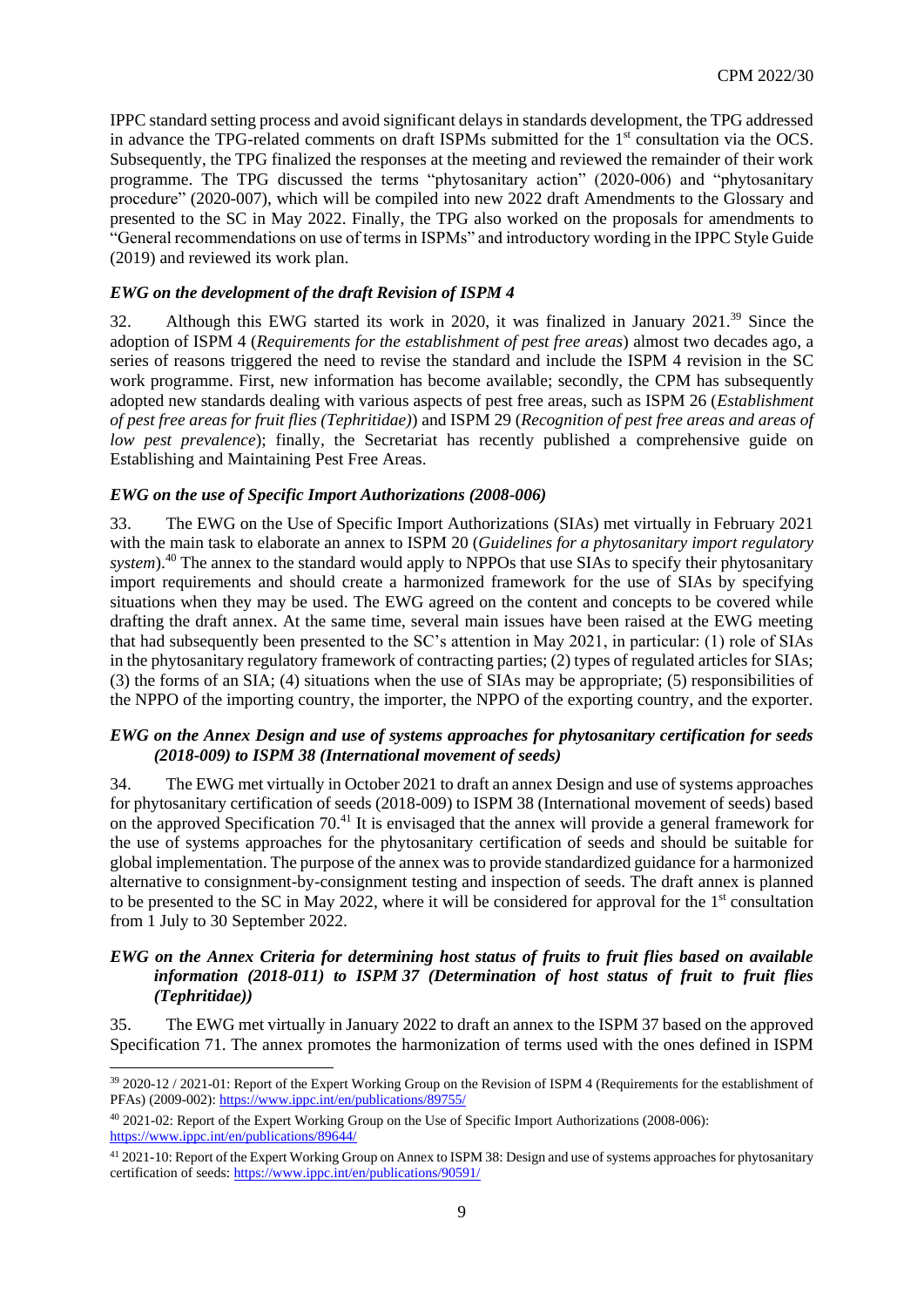37 and develops consistent and transparent criteria for determining fruit fly host status of fruit based on available information. This was to prevent future trade challenges over whether a particular fruit fly should be regulated by NPPOs on different hosts. The draft annex is planned to be presented to the SC in May 2022, where it will be considered for approval for the  $1<sup>st</sup>$  consultation from 1 July to 30 September 2022.

#### **VII. Decisions**

- 36. The CPM is invited to:
	- 1) *note* the report on the activities of the Standards Committee in 2021.